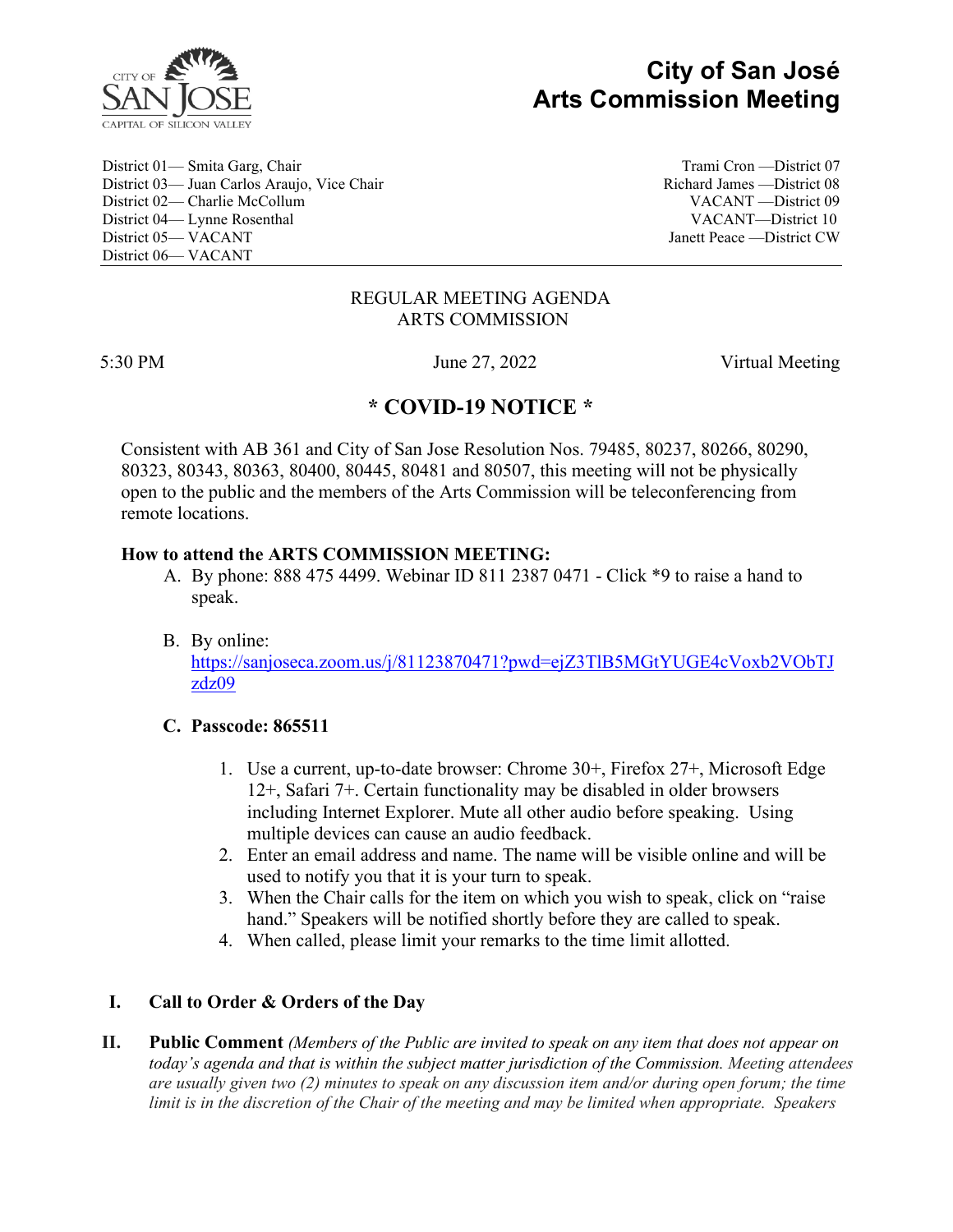*using a translator will be given twice the time allotted to ensure non-English speakers receive the same opportunity to directly address the Committee, Board or Commission.* 

#### **III. Consent Calendar**

- A. [ACTION: Approval of the meeting minutes for the regular meeting on May 16, 2022](https://www.sanjoseca.gov/home/showdocument?id=87201&t=637909600237563569)
- B. Public Record

#### **IV. Reports and Information Only**

- A. Council Liaison's Report. *Councilmember Magdalena Carrasco, District 5*
- B. Chair's report *Smita Garg*
- C. Office of Cultural Affairs *Director of Cultural Affairs Kerry Adams Hapner*
	- 1. [Monthly verbal report](https://www.sanjoseca.gov/home/showdocument?id=87199&t=637909599499270788)
	- 2. Commission Recognition

#### **V. Business**

- A. [ACTION: To receive and accept the report on the FY 2022-2023 Mayor's June](https://sanjose.legistar.com/View.ashx?M=F&ID=10968564&GUID=2EEAF73C-A605-4886-B54A-7D769F2CB318)  [Budget message and the recommendation for the cultural arts programs.](https://sanjose.legistar.com/View.ashx?M=F&ID=10968564&GUID=2EEAF73C-A605-4886-B54A-7D769F2CB318) – *Director of Cultural Affairs Kerry Adams Hapner* 1. [FY 2022-2023 Arts Budget](https://www.sanjoseca.gov/home/showdocument?id=87203&t=637909615150688307)
- B. [ACTION: It is recommended that the Arts Commission approve the selections for](https://www.sanjoseca.gov/home/showdocument?id=87197&t=637909599125830641)  [the 2022 Cornerstone of the Arts Awards](https://www.sanjoseca.gov/home/showdocument?id=87197&t=637909599125830641) – *Director of Cultural Affairs Kerry Adams Hapner and Arts Program Coordinator Tina Iv*
- C. ACTION: To receive and accept the presentation on the proposed revisions of the Cultural Funding Portfolio Grant Guidelines. - *Director of Arts Industry Ron Muriera and Sr. Arts Program Manager Beth Tobey*
- D. Elections Committee
	- 1. ACTION: Hold annual elections for positions of Chair and Vice Chair for FY 2022-2023. – *Committee Chair Smita Garg*
- E. Standing Reports
	- 1. Executive Committee *Committee Chair Juan Carlos Araujo* A. Committee Chair's verbal report on most recent meeting.
	- 2. Public Art Committee *Committee Vice Chair Trami Cron*  A. Committee Chair's verbal report on most recent meeting. B. Update: Public Art Maintenance Plan – *Director of Public Art Michael Ogilvie*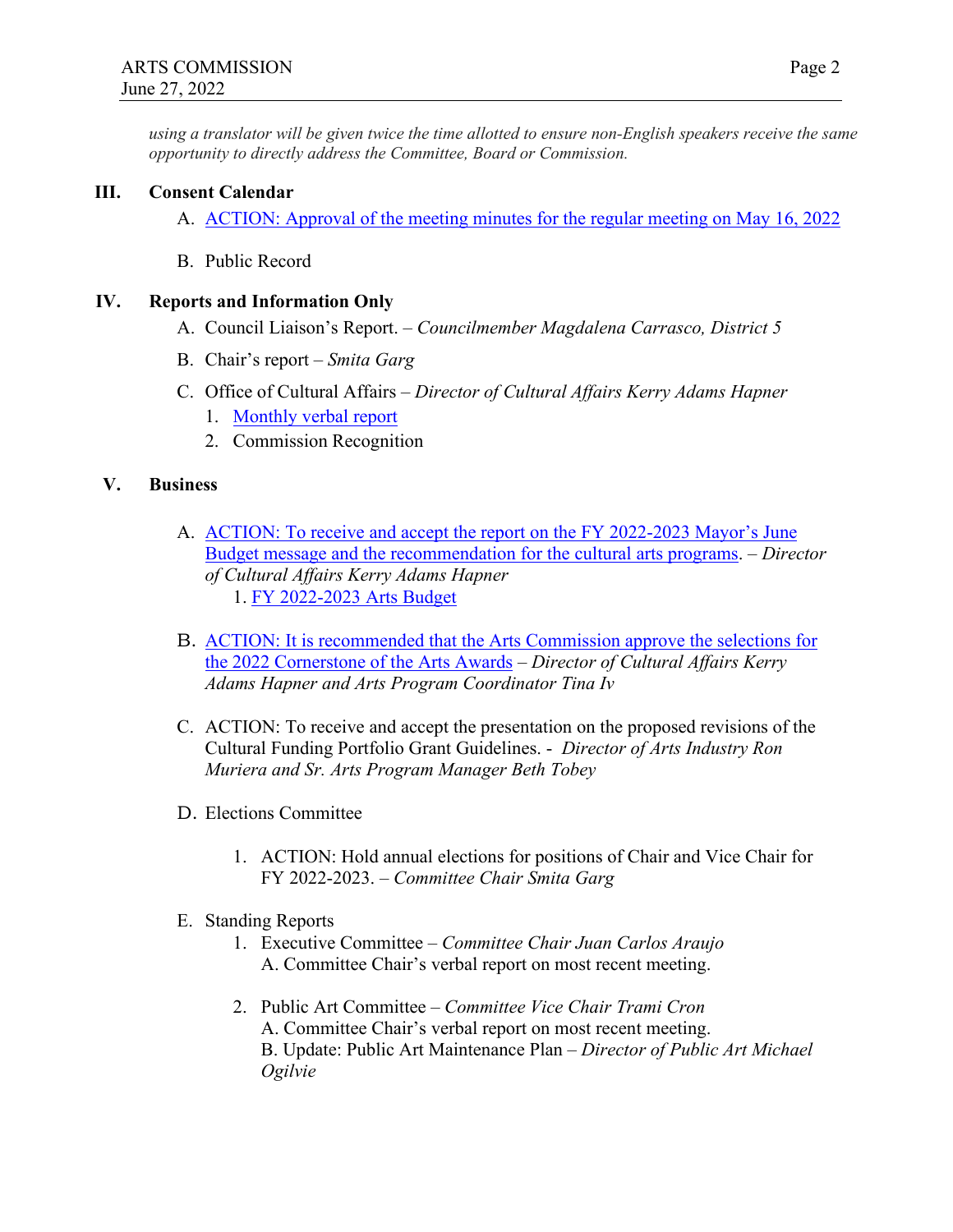- 3. Committee Liaisons Report (2 minutes each) A. San Jose Arts Advocates – *Charlie McCollum*
	- B. Silicon Valley Arts Coalition *TBD*
	- C. Santa Clara County Office of Education Visual and Performing Arts *Juan Carlos Araujo*
	- D. City Hall Exhibits *Smita Garg*
	- E. Team San Jose *TBD*
	- F. South First Area Committee *TBD*
	- G. Multicultural Arts Leadership Institute *Smita Garg*
	- H. San Jose State University *Trami Cron*
- 1. Commission Communications

#### **VI. Meeting Schedule and Agenda Items**

*No meeting in July. The next regular meeting will take place on August 15, 2022 either in person or virtually via Zoom.* 

#### **VIII. Adjournment**

*The City of San José is committed to open and honest government and strives to consistently meet the community's expectations by providing excellent service, in a positive and timely manner, and in the full view of the public.*

You may speak to the Commission about any discussion item that is on the agenda, and you may also speak during Public Comments on items that are not on the agenda and are within the subject matter jurisdiction of the Commission. Please be advised that, by law, the Commission is unable to discuss or take action on issues presented during Public Comments. Pursuant to Government Code Section 54954.2, no matter shall be acted upon by the Commission unless listed on the agenda, which has been posted not less than 72 hours prior to meeting.

Agendas, Staff Reports and some associated documents for the Commission items may be viewed on the Internet at [https://www.sanjoseca.gov/your-government/departments/city](https://www.sanjoseca.gov/your-government/departments/city-clerk/boards-commissions)[clerk/boards-commissions.](https://www.sanjoseca.gov/your-government/departments/city-clerk/boards-commissions)

All public records relating to an open session item on this agenda, which are not exempt from disclosure pursuant to the California Public Records Act, that are distributed to a majority of the legislative body will be available for public inspection at the Office of the City Clerk, 200 East Santa Clara Street, 14<sup>th</sup> Floor, San José, California 95113, at the same time that the public records are distributed or made available to the legislative body. Any draft resolutions or other items posted on the Internet site or distributed in advance of the commission meeting may not be the final documents approved by the commission. Contact the Office of the City Clerk for the final document.

On occasion the Commission may consider agenda items out of order.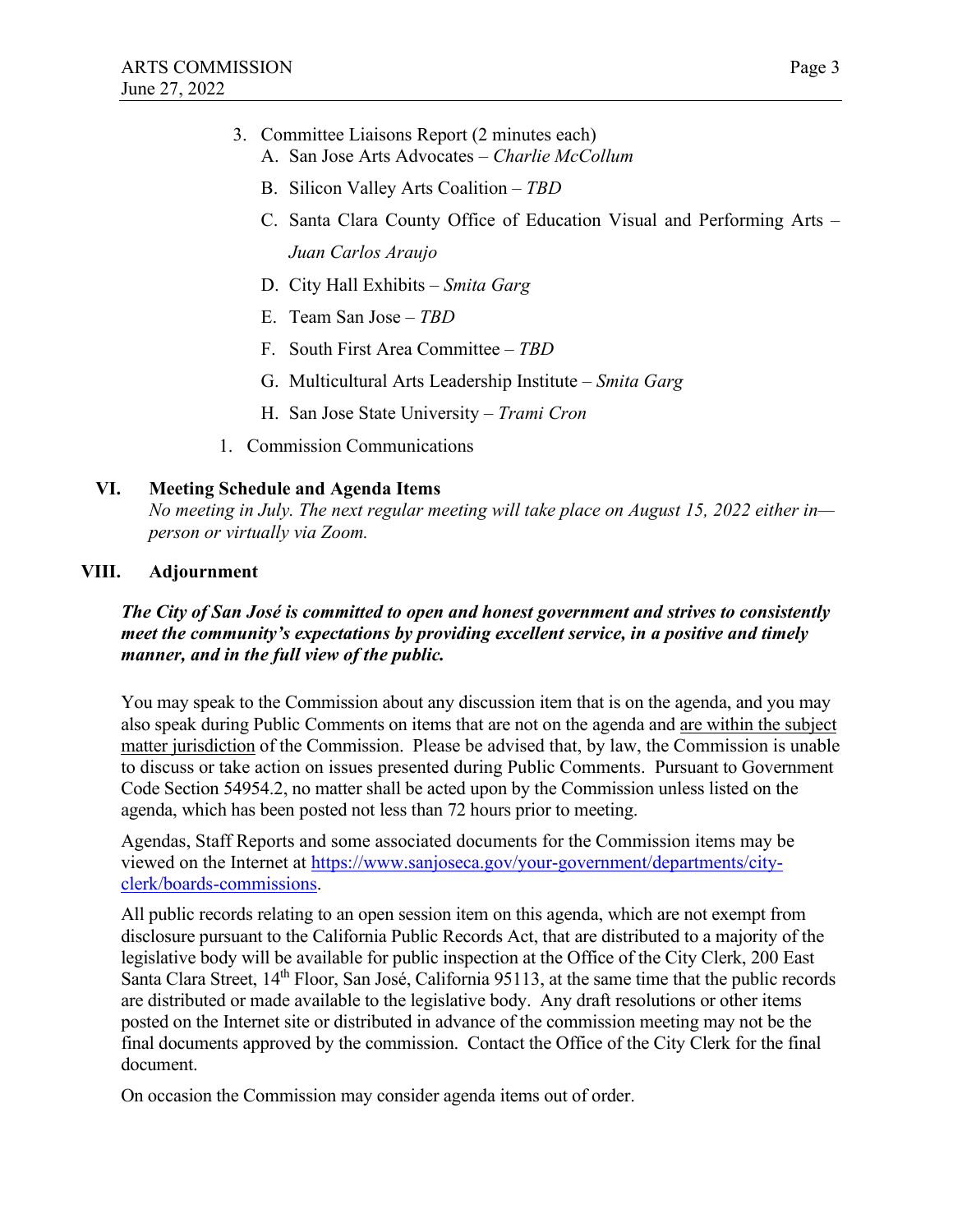The Arts Commission meets every third Monday at 5:30 PM, or otherwise noted. If you have any questions, please direct them to the Commission staff. Thank you for taking the time to attend today's meeting. We look forward to seeing you at future meetings.

**To request an accommodation or alternative format under the Americans with Disabilities Act for City-sponsored meetings, events, or printed materials, please call (408) 535-1260 as soon as possible, but at least three business days before the meeting.** 

**Please direct correspondence and questions to:**

City of San José Attn: Tina Iv 200 East Santa Clara Street San José, California 95113 Tel: (408) 793-4348; Fax: (408) 971-2597 Email: [tina.iv@sanjoseca.gov](mailto:tina.iv@sanjoseca.gov)

*The [Code of Conduct](https://www.sanjoseca.gov/home/showpublisheddocument/12901/636670004966630000) is intended to promote open meetings that welcome debate of public policy issues being discussed by the City Council, their Committees, and City Boards and Commissions in an atmosphere of fairness, courtesy, and respect for differing points of view.*

## **CITY OF SAN JOSÉ CODE OF CONDUCT FOR PUBLIC MEETINGS IN THE COUNCIL CHAMBERS AND COMMITTEE ROOMS**

The Code of Conduct is intended to promote open meetings that welcome debate of public policy issues being discussed by the City Council, Redevelopment Agency Board, their Committees, and City Boards andCommissions in an atmosphere of fairness, courtesy, and respect for differing points of view.

### 1. **Public Meeting Decorum:**

- a) Persons in the audience will refrain from behavior, which will disrupt the public meeting. This will include making loud noises, clapping, shouting, booing, hissing or engaging in any other activity in amanner that disturbs, disrupts or impedes the orderly conduct of the meeting.
- b) Persons in the audience will refrain from creating, provoking or participating in any type of disturbance involving unwelcome physical contact.
- c) Persons in the audience will refrain from using cellular phones and/or pagers while the meeting is insession.
- d) Appropriate attire, including shoes and shirts are required in the Council Chambers and Committee Rooms at all times.
- e) Persons in the audience will not place their feet on the seats in front of them.
- f) No food, drink (other than bottled water with a cap), or chewing gum will be allowed in the Council Chambers and Committee Rooms, except as otherwise pre-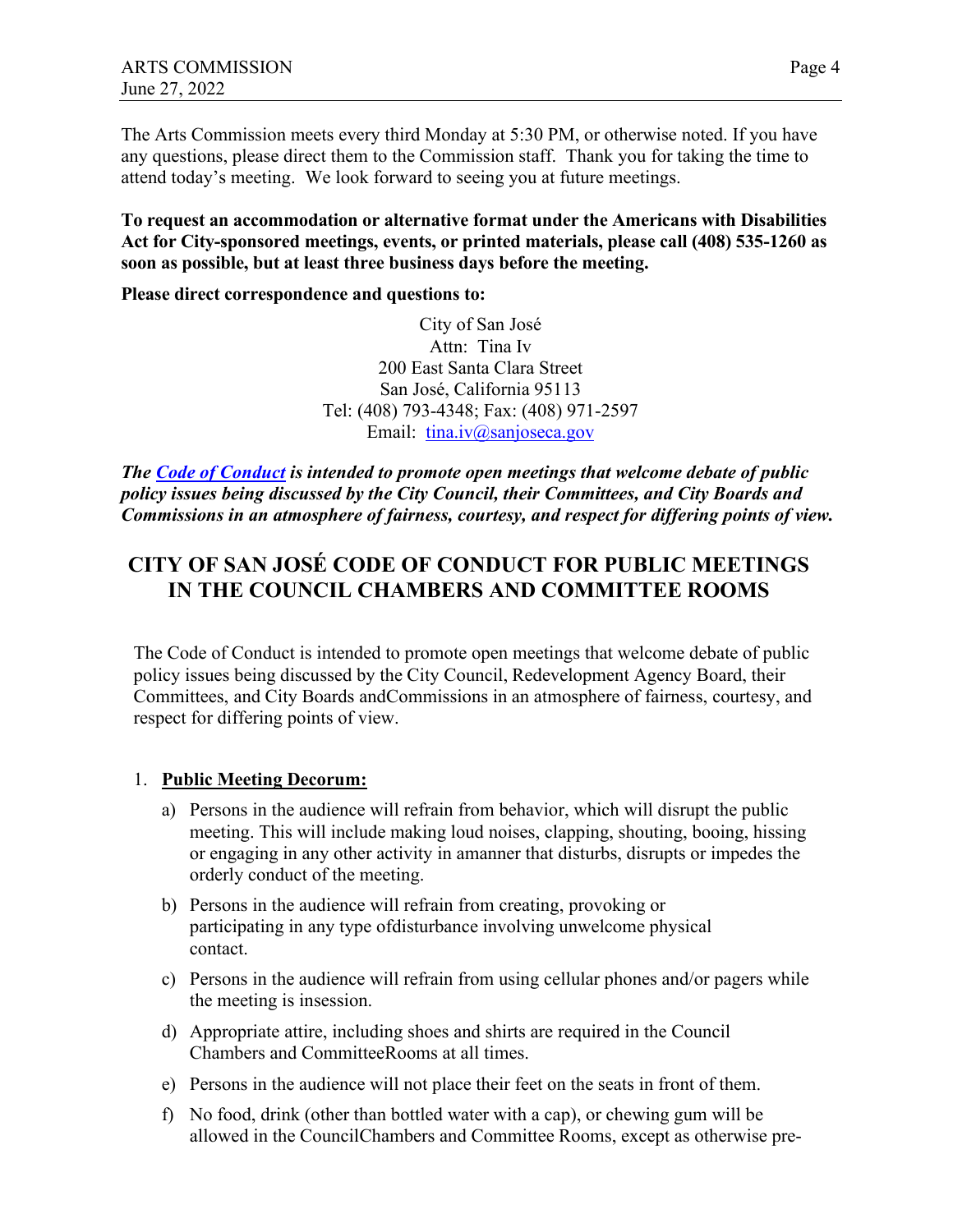approved by City staff.

g) All persons entering the Council Chambers and Committee Rooms, including their bags, purses, briefcases and similar belongings, may be subject to search for weapons and other dangerous materials.

## 2. **Signs, Objects or Symbolic Material:**

- a) Objects and symbolic materials, such as signs or banners, will be allowed in the Council Chambersand Committee Rooms, with the following restrictions:
	- No objects will be larger than 2 feet by 3 feet.
	- No sticks, posts, poles or other such items will be attached to the signs or other symbolic materials.
	- The items cannot create a building maintenance problem or a fire or safety hazard.
- b) Persons with objects and symbolic materials such as signs must remain seated when displaying them and must not raise the items above shoulder level, obstruct the view or passage of other attendees, or otherwise disturb the business of the meeting.
- c) Objects that are deemed a threat to persons at the meeting or the facility infrastructure are not allowed. City staff is authorized to remove items and/or individuals from the Council Chambers and Committee Rooms if a threat exists or is perceived to exist. Prohibited items include, but are not limited to: firearms (including replicas and antiques), toy guns, explosive material, and ammunition; knives and other edged weapons; illegal drugs and drug paraphernalia; laser pointers, scissors, razors, scalpels, box cutting knives, and other cutting tools; letter openers, corkscrews, can openers with points, knitting needles, and hooks; hairspray, pepper spray, and aerosol containers; tools; glass containers; and large backpacks and suitcases that contain items unrelated to the meeting.

## 3. **Addressing the Council, Redevelopment Agency Board, Committee, Board or Commission:**

- a) Persons wishing to speak on an agenda item or during open forum are requested to complete aspeaker card and submit the card to the City Clerk or other administrative staff at the meeting.
- b) Meeting attendees are usually given two (2) minutes to speak on any agenda item and/or during open forum; the time limit is in the discretion of the Chair of the meeting and may be limited when appropriate. Applicants and appellants in land use matters are usually given more time to speak.
- c) Speakers should discuss topics related to City business on the agenda, unless they are speaking during open forum.
- d) Speakers' comments should be addressed to the full body. Requests to engage the Mayor, Council Members, Board Members, Commissioners, or Staff in conversation will not be honored. Abusive language is inappropriate.
- e) Speakers will not bring to the podium any items other than a prepared written statement, writing materials, or objects that have been inspected by security